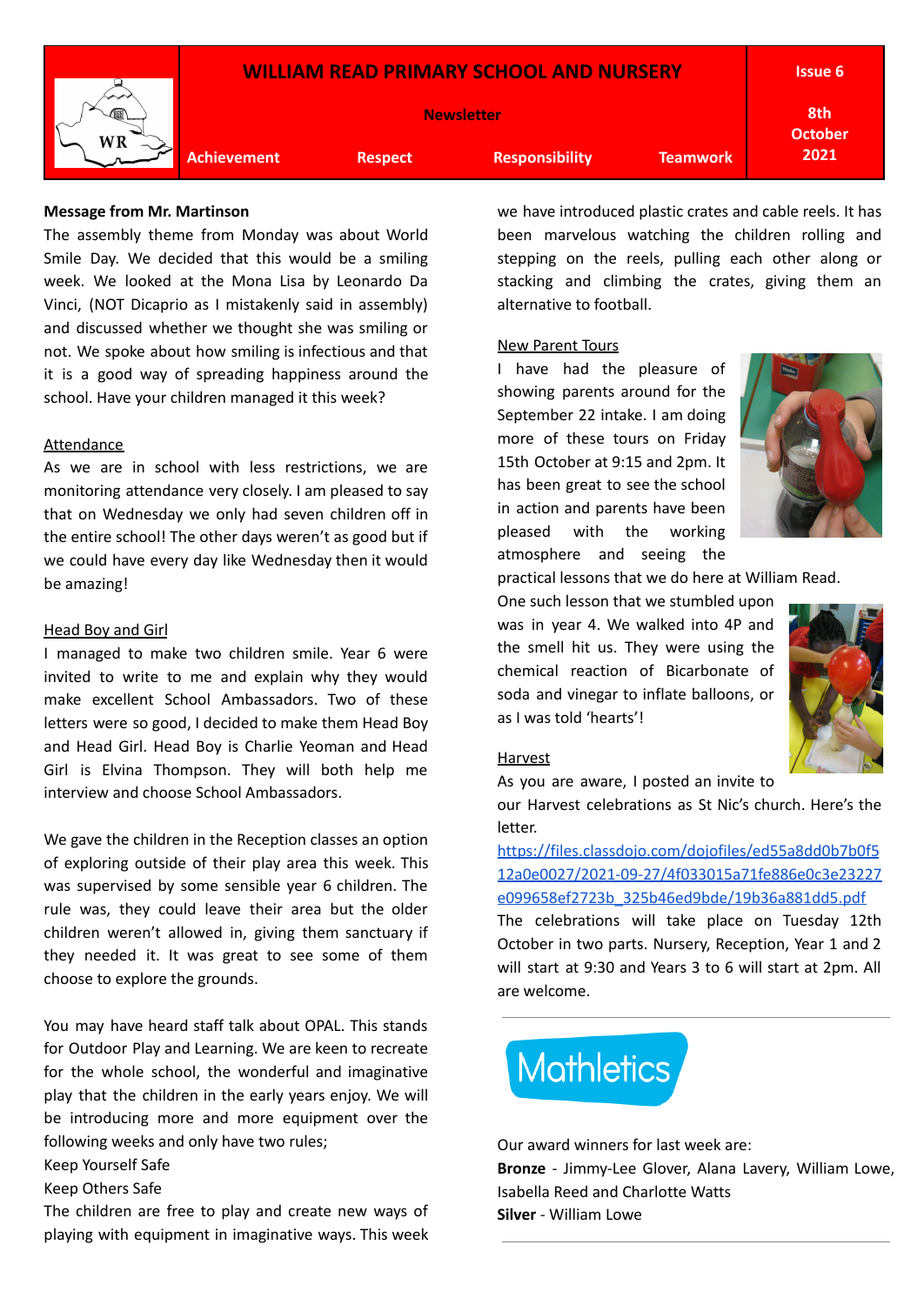| <b>WILLIAM READ PRIMARY SCHOOL AND NURSERY</b> |                    |                       |                       |                 |      |
|------------------------------------------------|--------------------|-----------------------|-----------------------|-----------------|------|
| WR                                             |                    | 8th<br><b>October</b> |                       |                 |      |
|                                                | <b>Achievement</b> | <b>Respect</b>        | <b>Responsibility</b> | <b>Teamwork</b> | 2021 |
|                                                |                    |                       |                       |                 |      |

## **Headteacher Awards**

Our award winners this week are:

| 1/2DF          | Theo Randall         |  |
|----------------|----------------------|--|
| 1/2K           | <b>Ryder Jones</b>   |  |
| 3R             | Sydney Blake         |  |
| 3T             | Jessica Coltman      |  |
| 4Р             | Kelsie Harris        |  |
| 4R             | <b>Harry Pickett</b> |  |
| 5 <sub>B</sub> | <b>Taylor Bowman</b> |  |
| 5C             | <b>Whole Class</b>   |  |
| 6FR            | Tobias Gamble        |  |
| 6PR            | <b>Bailey Tratt</b>  |  |



Our Dojo Champions this week are:

| Nursery    | Nova Herbert                   |
|------------|--------------------------------|
| <b>RCP</b> | Harry Milner and Sophie Gainey |
| RR.        | Sophia Hollaway                |
| 1/2DF      | Millie Johnson                 |
| 1/2K       | <b>Spenser Monk</b>            |
| 3R         | Jamie Brodie                   |
| 3T         | Lenny Chatterton               |
| 4P         | Millie-Anne Butler             |
| 5B         | Mia Murphin                    |
| 5C         | <b>Bobby Lavery</b>            |
| 6FR        | Rose Hart                      |
| 6PR        | Hayley Snazel                  |
|            |                                |

## Reader

The following children have achieved these certificates this week.

**Bronze Certificate -** Jayden Howe 1/2DF, Ellie-Harper Martin 1/2K, Millie Milner 1/2K, Spenser Monk 1/2K, Gio Awidikian 3T, Lenny Chatterton 3T, Marlie-Rose Wright 3T, Lacey-Mai Sinclair 4R and Bobby-Lee Anderson 6PR.

Toby Amey 5B 26,488

| Claudia Vaux-Jackson | 6FR | 125,301 |
|----------------------|-----|---------|
| Ava Nicholls-Cain    | 6FR | 93,619  |
| Phoebe Huggins       | 5Β  | 78,674  |
| Jack McGrath         | 6PR | 71.148  |
| <b>Tyler Leonard</b> | 6PR | 59,186  |
| Kieran Biffen        | 6FR | 50,592  |

Eligiusz Szczepanek 4R 207,465 Lara Garrett 6FR 153,782

The table below shows our top readers so far this year:

## **AR HOME CONNECT**

All children in years 1-6 have brought a letter home with information for you to log on to AR Home Connect. By logging on to the website you will be able to access your child's AR account, allowing you to see what quizzes have been taken, their score and how close they are to their target etc. You will also be able to set up an email notification for every time your child quizzes and their results.

Reading is a very important life skill. Please encourage your child to read as much as possible.

## **Absences**

We still have a number of children that are not attending school for minor ailments including stomach aches and headaches. Your child/children do not have to be absent from school for these reasons. Parents/carers are able to come to the school office to administer medicines ie. Calpol, during the school day. Please note attendance is regularly monitored.

## **Parentpay**

We still have 31% of our parents/carers that have not activated their accounts. Please log in with the username and password that was sent home with your child/ren at the beginning of the academic year.

Breakfast, dinners and Epic club along with any future school trips etc, will need to be paid on Parentpay to encourage a 'cashless' school. Thank you.

**Silver Certificate -** Nieve Pollard 3R